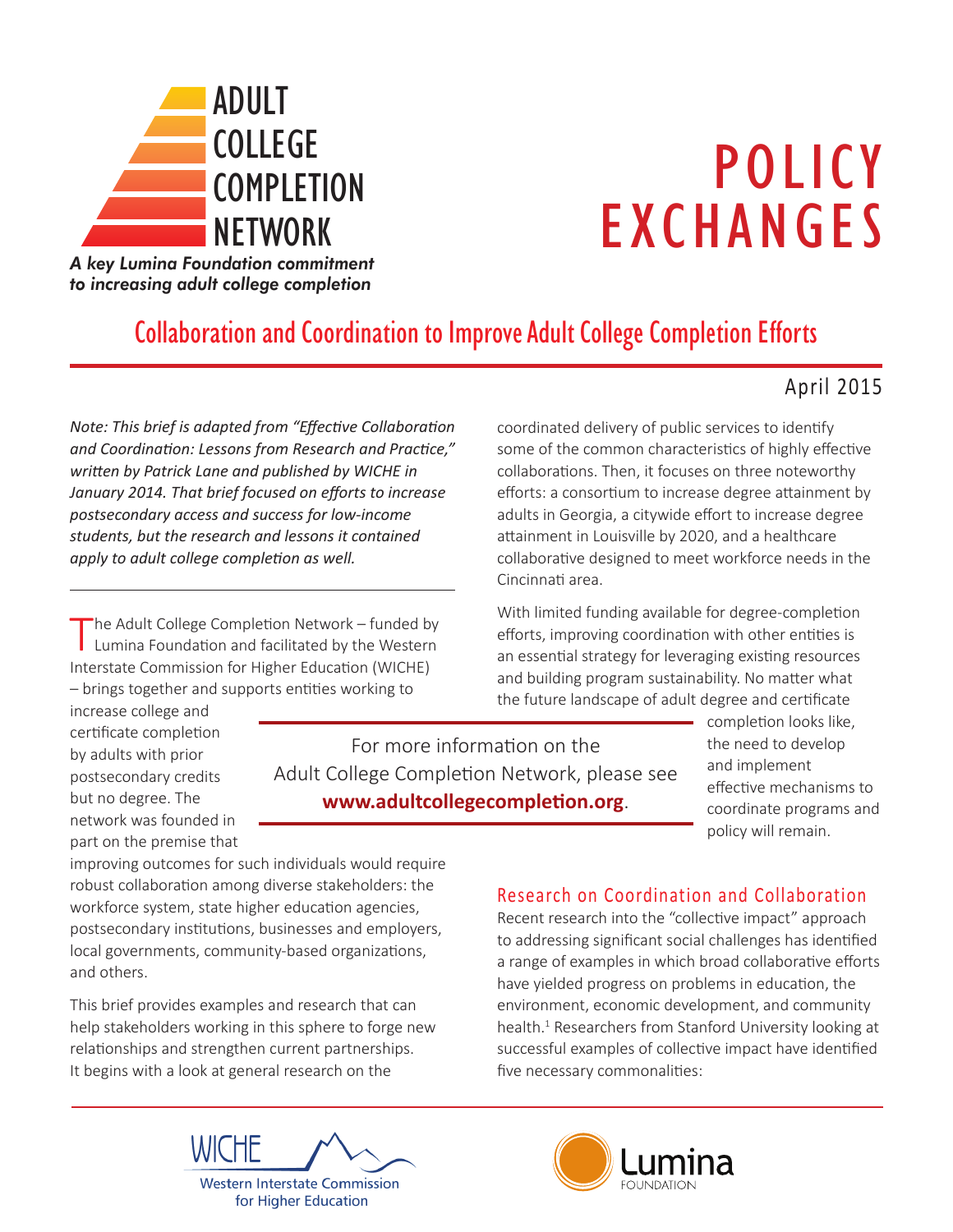## $\widehat{\equiv}$  adult college completion network

- $\blacktriangle$  A common agenda: Participating entities must share a common view of the problem and the steps necessary to solve it.
- \ Shared metrics: Collaborative efforts must have a common method of measuring and evaluating progress.
- $\blacktriangle$  Mutually reinforcing activities: The various entities in a collective effort should undertake complementary activities playing to their own strengths, while taking care to avoid redundant or competitive efforts.
- $\triangle$  Continuous communication: All those participating in collective efforts must develop trust and appreciation for the others involved. Effective initiatives require frequent and regular formal interaction as well as informal communications among partners.
- Backbone support organizations: Effective collective efforts require an organizing entity to serve as a hub for facilitation, cooperative planning, and managing the flow of information – including measurement data – among all partners.<sup>2</sup>

In addition to these commonalities, researchers have identified three crucial precursors to successful collective impact efforts: garnering the support of highly influential champions, securing financial resources necessary for two to three years of operation, and developing an argument that urgent change is needed.<sup>3</sup>

The research also suggests a progressive, three-stage approach to developing broad collaborative efforts: initiating, organizing, and sustaining.<sup>4</sup> During the initiation phase, research suggests focusing on making the case for why the change sought is important. During the second phase, partners must unite around shared goals and metrics. The final phase emphasizes undertaking sustainable actions and setting up processes to track progress toward established goals.

This straightforward model provides a reasonable framework for developing collaborative approaches to difficult problems. The researchers suggest discrete steps for each of the five commonalities. For the common measures of success, for example, they suggest identifying and gathering baseline data as part of the initiation step, developing common metrics in the organization phase, and collecting data and providing progress reports during the sustaining phase.<sup>5</sup>

Other research has taken note of the rise in networks as a common means for governments to deliver public services. While networks can take many forms, they typically involve actors from multiple levels of government, nonprofits, and the private sector.<sup>6</sup> Understandably, research into the factors that can lead to effective collaborative networks has become an important topic for those studying government performance and for those looking into specific policy areas such as education, health, and the environment.

One review of the academic literature on collaborative networks looked at 92 separate studies of the factors that help determine their effectiveness.<sup>7</sup> The findings echo some of the characteristics identified above. In particular, the literature shows the following factors are associated with positive outcomes:

- ▲ Having a central coordinating agency and stable, long-term leadership of the collaborative network.
- $\blacktriangle$  Developing a steering committee.
- $\blacktriangle$  Using common outcome measures.
- ▲ Establishing trust and cooperation among partners.
- $\blacktriangle$  Devoting time to joint planning activities involving staff of the multiple entities.
- $\blacktriangle$  Having network partners interact with the target population.<sup>8</sup>

Additionally, this research has examined the factors associated with networks' sustainability and capacity to reach goals, including:

- $\blacktriangle$  Exhibiting strong leadership in establishing the network and its goals.
- **A** Providing suitable financial resources.
- $\blacktriangle$  Devoting time to joint planning activities involving staff of the multiple entities.
- $\blacktriangle$  Using common outcome measures.
- ▲ Incorporating diverse community partners.
- ▲ Establishing trust and cooperation among partners.
- ▲ Providing technical assistance to network partners.<sup>9</sup>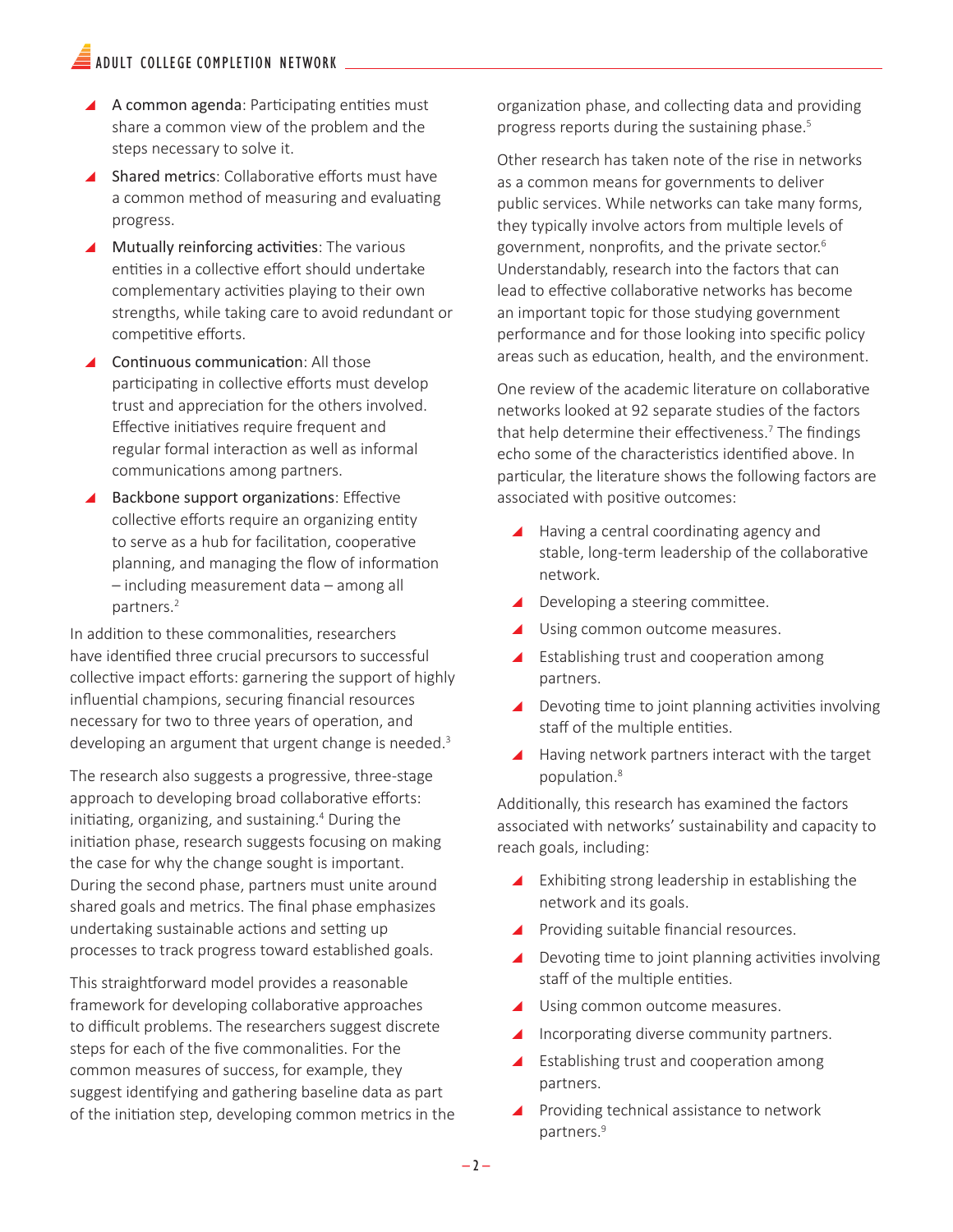The overlap between these lists of factors and the research cited earlier suggests several important considerations for those working collaboratively to increase access and success for returning adults. Clearly, state higher education agencies are wellpositioned to take a strong coordinating and leadership role in developing networks. This process can start by establishing goals for the collaborative effort, backed by data demonstrating their urgency.

The importance of using common metrics is also clear. While college-going and completion rates seem to be a logical starting point for this type of collaboration, ensuring that there is commonality in definitions and metrics is not necessarily easy. As a hypothetical example, consider the definition of a "returning adult student." Some partners may focus only on age, while others may set a credit threshold, GPA limit, or other qualifying criteria. Still other programs may focus on a particular subpopulation of adult students, such as active-duty military or veterans, low-income adults, or single parents.

College progress and completion is another deceptively difficult metric to define. The traditional federal definition, used by the Integrated Postsecondary Education Data System (IPEDS), currently relies on firsttime, full-time status, which leaves out returning adults, as well as those attending classes part time. This points to the necessity of developing new data reporting mechanisms that can accurately track the population of interest.

#### Coordinating Whom?

Turning more specifically to adult degree completion programs, a first step in developing a successful collaborative network is to identify potential partners. Partnerships can include a variety of local, state, and national entities from the public, nonprofit, and private sectors. Examples of potential partners are listed in Table 1.

Clearly, there are numerous and diverse stakeholders with widely differing mandates and interests. Attempting to immediately engage all these potential partners would likely result in an unwieldy effort that is too complex to focus on the activities necessary to yield improvement. It is important to recognize that coordination and cooperation are not cost-free

activities. Staff time to initiate and attend meetings is substantial, involving multiple organizations and agencies can slow program development and implementation, and differing missions and goals can lead to complications. Yet with thoughtful and strategic planning, relationships can be developed that reduce overlaps, leverage resources, fill unmet needs, and lead to improved services and outcomes for adult students. This investment of effort at the outset can help save time and resources in the long run.

#### Table 1: Potential Collaborative Partners to Increase Access and Success for Adult Learners

#### National/Multistate Level

- Federal agencies (Education, Labor, Health and Human Services departments)
- National foundations
- National access and success organizations
- National employers and employer organizations/ associations
- Student support service providers
- Interstate organizations (regional higher education compacts, multistate partnerships)

#### State Level

- State agencies (labor, corrections, workforce, motor vehicles)
- Systems of higher education
- Governors and staff; state legislators and staff
- State P-16/20 councils
- Federally-supported programs and statewide grants and initiatives (TRIO, Complete College America)
- State-focused foundations
- Statewide employers

#### Local Level

- Institutions of higher education
- Mayors
- Regional government councils
- Local workforce investment boards
- Community-based nonprofits
- Local P-16/20 councils
- Chambers of commerce
- Employers
- Local foundations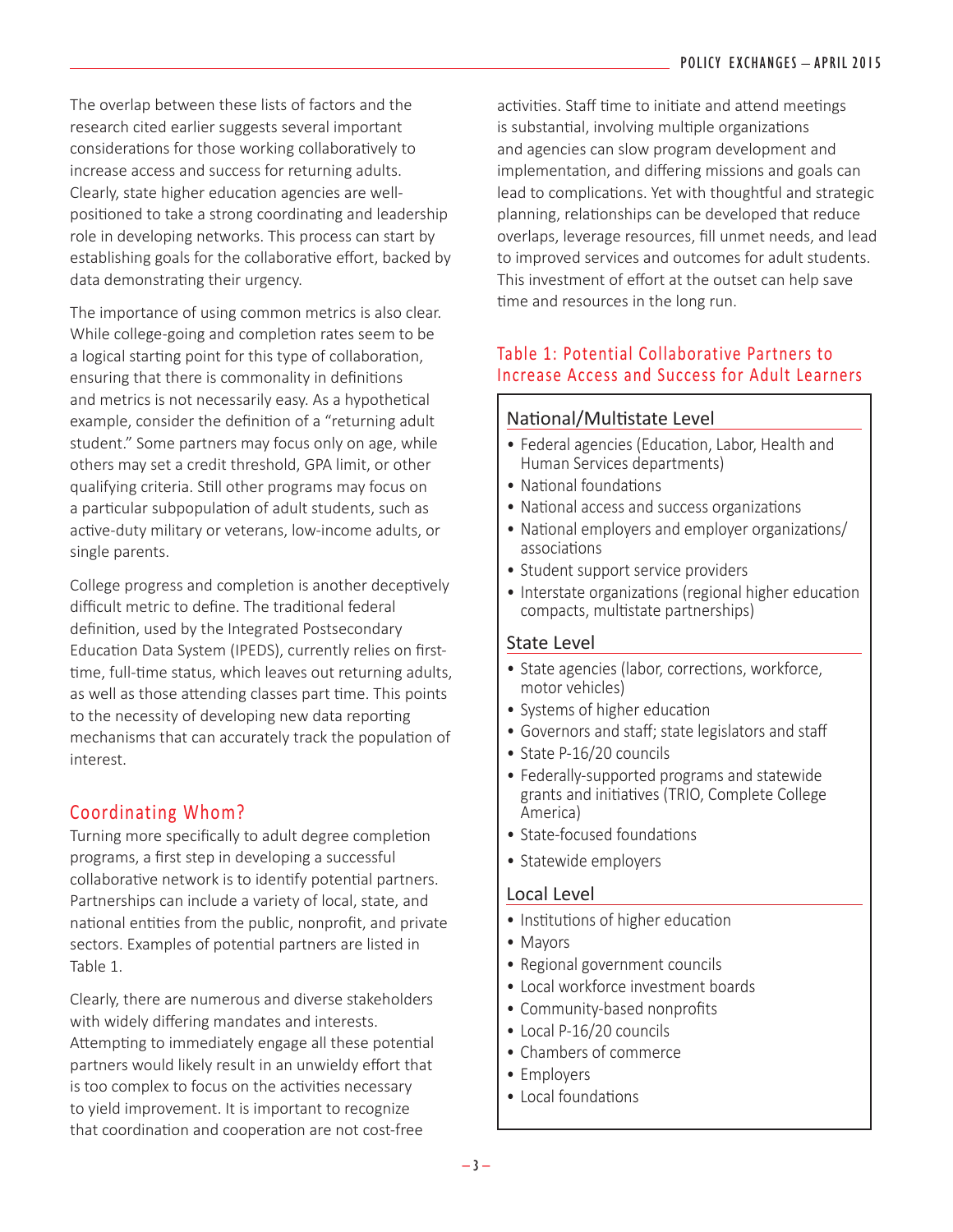## $\blacksquare$  ADULT COLLEGE COMPLETION NETWORK

Research also suggests that the size of a network has an influence on its success and failure. The best guidance here seems to approximate "Goldilocks and the Three Bears" – that is, the size of a network needs to be "just right." The network must be big enough to take advantage of the resources and talents of diverse partners, but not so big that it becomes difficult to manage. Some researchers have found that effective networks cap their membership or establish strict criteria for participation to ensure a cohesive and effective operation.<sup>10</sup>

There are numerous examples of effective collaboration among those working to increase adult degree and certificate completion. This brief focuses on three efforts: one based at the metropolitan level, another led by a state agency, and a third that developed within the private sector.

#### Louisville, Kentucky: 55,000 Degrees

In 2008 Jerry Abramson, then-mayor of Louisville, brought together a group of civic leaders, presidents of higher education institutions, K-12 superintendents, and business leaders to develop a path to significantly improve educational outcomes in metropolitan Louisville. This group developed the Greater Louisville Education Commitment, which they signed in 2010.<sup>11</sup> The commitment has five key objectives:

- ▲ Create and support a college-going culture.
- $\triangle$  Use the business community's unique points of leverage to accelerate attainment.
- ▲ Prepare students for success in college, career, citizenship, and life.
- $\blacktriangle$  Make postsecondary education accessible and affordable.
- ▲ Increase educational persistence, performance, and progress.<sup>12</sup>

The Louisville leaders established a specific goal of increasing the number of working-age adults with postsecondary degrees by 55,000 by 2020 – raising degree attainment in the metropolitan area from 33 percent to 50 percent. They established a public-private partnership (aptly named 55,000 Degrees) to spearhead the effort, including reporting progress toward the main goal, as well as data measuring the collaborative's

efforts to accomplish the five key objectives. These intermediate metrics are an important piece that connects the broad, top-level goal with the activities and policy and practice changes that members of the collaborative are implementing to reach that goal.

Although the latest report from 55,000 Degrees shows that the effort is behind the pace necessary to reach its goal on a linear trajectory, collected data suggest that the effort is making progress. Overall degree production has increased steadily since 2008, with 22,000 degree holders being added over this period.<sup>13</sup> However, a postrecession trend of declining postsecondary enrollments for traditional – and particularly adult – students suggests that the Louisville program must accelerate efforts to attract students in the face of a recovering job market.<sup>14</sup>

Other data support the conclusion that 55,000 Degrees is making substantial progress on a number of intermediate indicators. Under the effort's first objective – creating and supporting a college-going culture – the initiative reports that Jefferson County's public high schools increased the number of high school graduates to 79 percent in 2014, a 2.5 percent increase from the previous year.<sup>15</sup> College preparedness has also increased among K-12 students, with one measure of students who are college- and career-ready (defined as meeting state standards for English, math, and reading) increasing 30 percentage points from 2009-10 to 2013- 14, putting Louisville on track to meet its goal of 66 percent readiness by 2015.<sup>16</sup>

Additionally, the effort is targeting the nearly 100,000 Louisville residents with some college credit but no degree to provide pathways for them to return to postsecondary education and complete a credential.<sup>17</sup> In collaboration with seven local colleges and universities and numerous community partners, the Degrees Matter program offers resources and coaching to adult learners seeking to complete a postsecondary credential.<sup>18</sup> Adult learners also benefit from the Degrees at Work program, which collaborates with local employers and employees to promote and facilitate college attendance and completion among the workforce.19

The Louisville effort has benefited from a strong collaborative structure that shares many of the same characteristics identified above: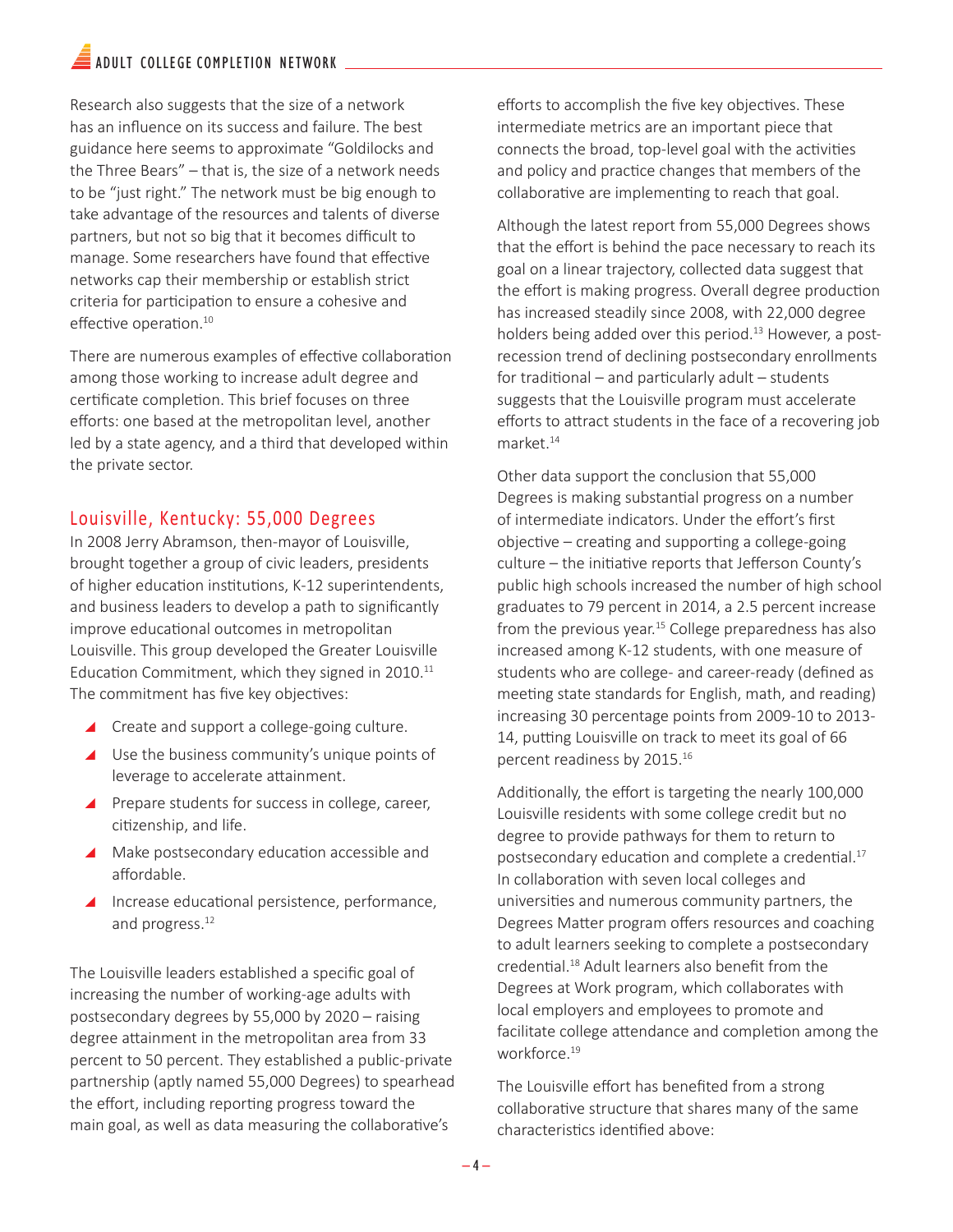- ▲ Strong backbone organization: 55,000 Degrees coordinates the different components of the effort, helps share information, and provides data-driven reports on key metrics.
- $\triangle$  Shared outcome measures: For each of the five objectives, there are common measures that partners can track and report.
- $\triangle$  Common agenda: One strength of the effort is the relative simplicity of the overarching goal – producing 55,000 more working-age adults with a postsecondary degree. All of the signatories and project partners understand the goal and are motivated to work toward it.
- ▲ Stable leadership: Although the effort started under a previous administration, the current mayor, Greg Fischer, has also made it a priority. Establishing a separate public-private partnership has proved advantageous, easing the transition between administrations, but the current mayor's support has been a key factor in the initiative's continuing progress.
- ▲ Strong steering committee: The board of directors of 55,000 Degrees includes representatives from the business community, presidents of higher education institutions, community foundations, and other key stakeholders who can provide effective guidance.

#### Georgia Adult Learning Consortium

The University System of Georgia launched its Adult Learning Consortium in 2008 to increase the number of low-income adults with some college credit but no degree who return to finish a credential.<sup>20</sup> The effort represents a collaboration between the state system of higher education and public higher education institutions. Participation in the consortium is voluntary and the 13 institutions that are members joined at different times.

The consortium has funded a broad outreach campaign to encourage adults with prior postsecondary credit to return to complete degrees. The university system operates a website with information for returning adults that links to programs at state institutions that have agreed to adopt specified policies, such as acceptance of credit for prior learning. The system also

provides professional development and networking opportunities for staff and faculty.

Based on interim measures, the effort shows promise. Adult enrollments in the state increased significantly since the program began. To assess the impact of the initiative, project leaders compared adult enrollments at member institutions with those at institutions that are not members. Institutions that are consortium members have seen increases of almost 5 percent in adult enrollment, compared to a 1 percent increase in enrollment for nonmembers through  $2013.<sup>21</sup>$  Those institutions that have been members the longest have seen the largest increases in adult enrollment.

More recently, Georgia has embarked on an expanded program called *Go Back. Move Ahead.* – championed by the governor – that includes both the two- and four-year sectors and that markets degree completion programs to adults throughout the state.

This effort also shows several of the characteristics of effective collaborative efforts identified above:

- Strong backbone organization: The University System of Georgia has led the effort from the outset, providing a strong backing organization while also acting as a partner with other participating institutions. Staff from a participating institution share leadership with system staff, creating a sense of dual ownership. The system leads the marketing campaign that undergirds the effort, maintains a statewide website, and organizes networking meetings of institutional staff and faculty.
- $\blacktriangle$  Shared outcome measures: The Adult Learning Consortium is focused on increasing adult degree attainment. The effort is tracking adult enrollments as an interim measure and will continue to track degrees granted in coming years.
- \ Common agenda: The consortium has a general agenda focused on achieving the goal established as part of a broader state program, but the institutions that are part of the collaborative effort are also united behind the common adult-friendly practices that are required for membership.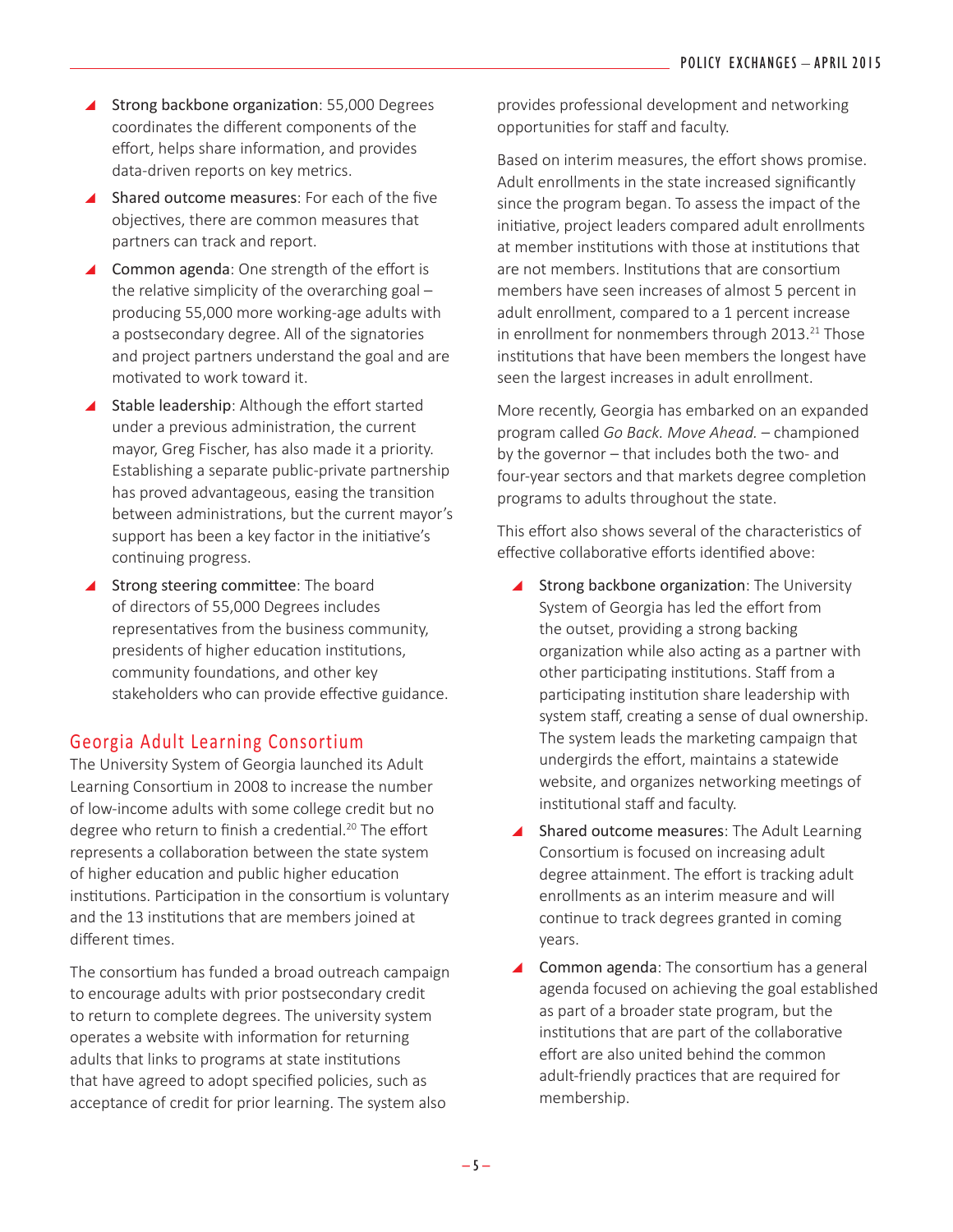## $\widehat{\equiv}$  adult college completion network

- $\triangle$  Stable leadership: Although the long-term funding picture for the program is uncertain, it has had strong and consistent joint leadership by the university system and key institutional staff, who co-manage the consortium.
- $\blacktriangle$  Continuous communication: The consortium organizes opportunities, including an annual meeting, to bring together key individuals from the institutions working to serve adult learners. This not only provides professional development opportunities but also allows the individuals to develop strong relationships and networks that can ultimately benefit the students they serve.

#### Cincinnati Health Careers Collaborative

The Cincinnati Health Careers Collaborative officially began in 2005 with a relatively modest grant from the KnowledgeWorks Foundation. The start-up funding allowed the collaborative to develop an effective model for developing a strong pipeline of well-educated and trained health care workers.<sup>22</sup> The collaborative developed as a partnership between area medical care providers, featuring particularly strong representation from hospitals.

Through the collaborative, students can access a wide range of academic and career support services to help them persist to complete credentials. Data from the project show that participants' completion rate is more than 80 percent, well above the national average for degree programs in the health field.<sup>23</sup> In addition to academic and career support, employers provide significant tuition assistance to participants, which contributes to the high completion rate. Analyses show a positive return on investment for these expenditures, suggesting that there is a strong business imperative behind the tuition assistance.<sup>24</sup> The main driver of the positive return on investment is reduced recruiting costs, since employers can promote qualified employees from within as they complete more advanced credentials and degrees.<sup>25</sup> Strong partnerships with institutions of higher education have helped make the program successful.

The Cincinnati effort shows how initial seed funding can grow into a long-term sustainable collaborative effort. The collaborative has continued to attract external grant funds but the majority of current funding comes from private-sector partners who recognize the benefits of

supporting it. While external seed funding is crucial to launching large-scale collaborative efforts, building a sustainable funding source by demonstrating value to potential partners is necessary for long-term success.

In relation to strategies for the development of effective collaborations, the Cincinnati effort shows several important characteristics:

- \ Common measures: The collaborative tracks the number and type of postsecondary credentials completed and analyzes the return on investment for partner companies.
- $\triangle$  Common agenda: The collaborative has a twopart agenda – helping employers meet workforce needs and helping individuals earn valuable postsecondary credentials that translate into job stability and higher incomes.
- $\blacktriangle$  Backbone organization: The collaborative has developed its own internal structure, funded by grants and partner contributions. This helps strengthen collaboration between employers and higher education institutions, as well as support services for students.
- ▲ Strong steering committee: The employer partners participate on a policy committee that helps steer the collaborative and support its continued growth and development.

#### Conclusion: Developing Effective Collaborative Education Efforts

More and more local, state, and national leaders are focusing on the fact that ambitious postsecondary attainment goals are unreachable without significant increases in adult credential completion. The environment is now ripe for developing strong collaborative networks that can improve outcomes, increase sustainability, and reduce redundancy. Developing collaborative networks cannot be done in a haphazard manner, but rather must be intentional and well-planned. It is hoped that the research and examples cited above will serve as a useful guide for embarking on this approach or for improving existing efforts.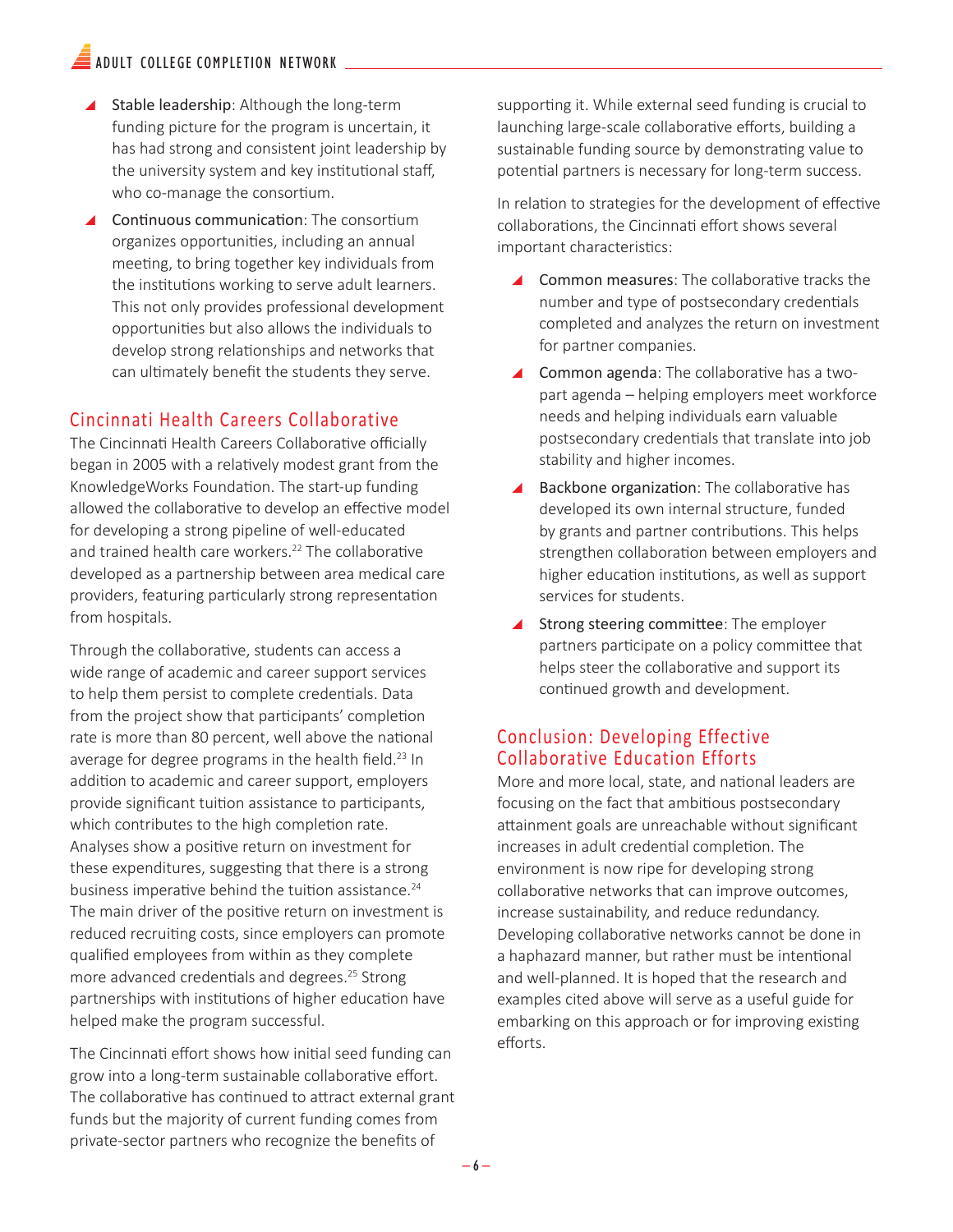#### Endnotes

1 John Kania and Mark Kramer, "Collective Impact," *Stanford Social Innovation Review*, 56 (2011), accessed 15 August 2013 from <www.ssireview.org/articles/entry/collective\_impact>.

 $2$  Ibid.

<sup>3</sup> Fay Hanleybrown, John Kania, and Mark Kramer, "Channeling Change: Making Collective Impact Work," *Stanford Social Innovation Review* (blog), 26 January 2012, accessed 15 August 2013 from <www.ssireview.org/blog/ entry/channeling change making collective impact work>. 4 Ibid.

 $<sup>5</sup>$  Ibid.</sup>

<sup>6</sup> Graeme Currie, Suzana Grubnic, and Ron Hodges, "Leadership in Public Services Networks: Antecedents, Process and Outcome," *Public Administration* 89 (2011), 243; Carolyn Hill and Laurence Lynn, "Producing Human Services: Why Do Agencies Collaborate?" *Public Management Review* 5 (2003), 65.

7 Alex Turrini, Daniela Cristofoli, Francesca Frosini, and Greta Nasi, "Networking Literature about Determinants of Network Effectiveness," *Public Administration* 88 (2010): 535-539.

8 Ibid.

<sup>9</sup> Ibid.

<sup>10</sup> Mary Brown, Laurence O'Toole, and Jeffrey Brudney, "Implementing Information Technology in Government: An Empirical Assessment of the Role of Local Partnerships," *Journal of Public Administration Research and Theory* 8 (1998), 522; Alex Turrini et al., "Networking Literature," 542; Bryan Weiner, Jeffrey Alexander, and Howard Zuckerman, "Strategies for Effective Management Participation in Community Health Partnerships," *Health Care Management Review* 25 (2000).

<sup>11</sup> "About 55K," *55,000 Degrees*, accessed 15 August 2013 from <www.55000degrees.org/about-55k>.

 $12$  Ibid.

<sup>13</sup> "Greater Louisville's Education Scorecard: 2014 Update," *55,000 Degrees*, accessed 28 January 2015 from <www.55000degrees.org/wp-content/uploads/2014/12/55K\_ PR14\_WhitePaper\_Web.pdf>.

<sup>14</sup> Mary Gwen Wheeler (Executive Director, *55,000 Degrees*), interview by Renee Shaw, *Connections*, Kentucky Education Television, January 13, 2015.

<sup>15</sup> "Greater Louisville's Education Scorecard: 2014 Update," *55,000 Degrees*, accessed 28 January 2015 from <55000degrees.org/wp-content/uploads/2014/12/55K\_ PR14\_WhitePaper\_Web.pdf>.

 $16$  Ibid.

 $17$  Ibid.

<sup>18</sup> "Employers and Community Members: Degrees at Work," *55,000 Degrees*, accessed 28 January 2015 from <www.55000degrees.org/employers-and-communitymembers>.

19 "Degrees Matter," *55,000 Degrees*, accessed 28 January 2015 from <www.55000degrees.org/employers-andcommunity-members>.

<sup>20</sup> "College Access Challenge Grant," University System of Georgia, accessed 15 August 2013 from <www.usg. edu/educational\_access/access\_success/college\_access\_ challenge\_grant>.

<sup>21</sup> Mary Ellen Dallman, e-mail message to author, 31 July 2013.

<sup>22</sup> "Mission Statement," Health Careers Collaborative of Greater Cincinnati, accessed 15 August 2013 from <www.healthcareerscollaborative.com/about-us/missionstatement>.

<sup>23</sup> "Health Careers Collaborative of Greater Cincinnati," *Partners for a Competitive Workforce*, accessed 15 August 2013, <www.competitiveworkforce.com/Health-Care.html>.

<sup>24</sup> Joel Elvery and Christopher Spence, "Health Careers Collaborative of Greater Cincinnati Return on Investment Report: 2011," accessed 15 August 2013 from <www.healthcareerscollaborative.com/wp-content/ uploads/2012/01/HCC-AnnualRpt\_web.pdf>.

 $25$  Ibid.